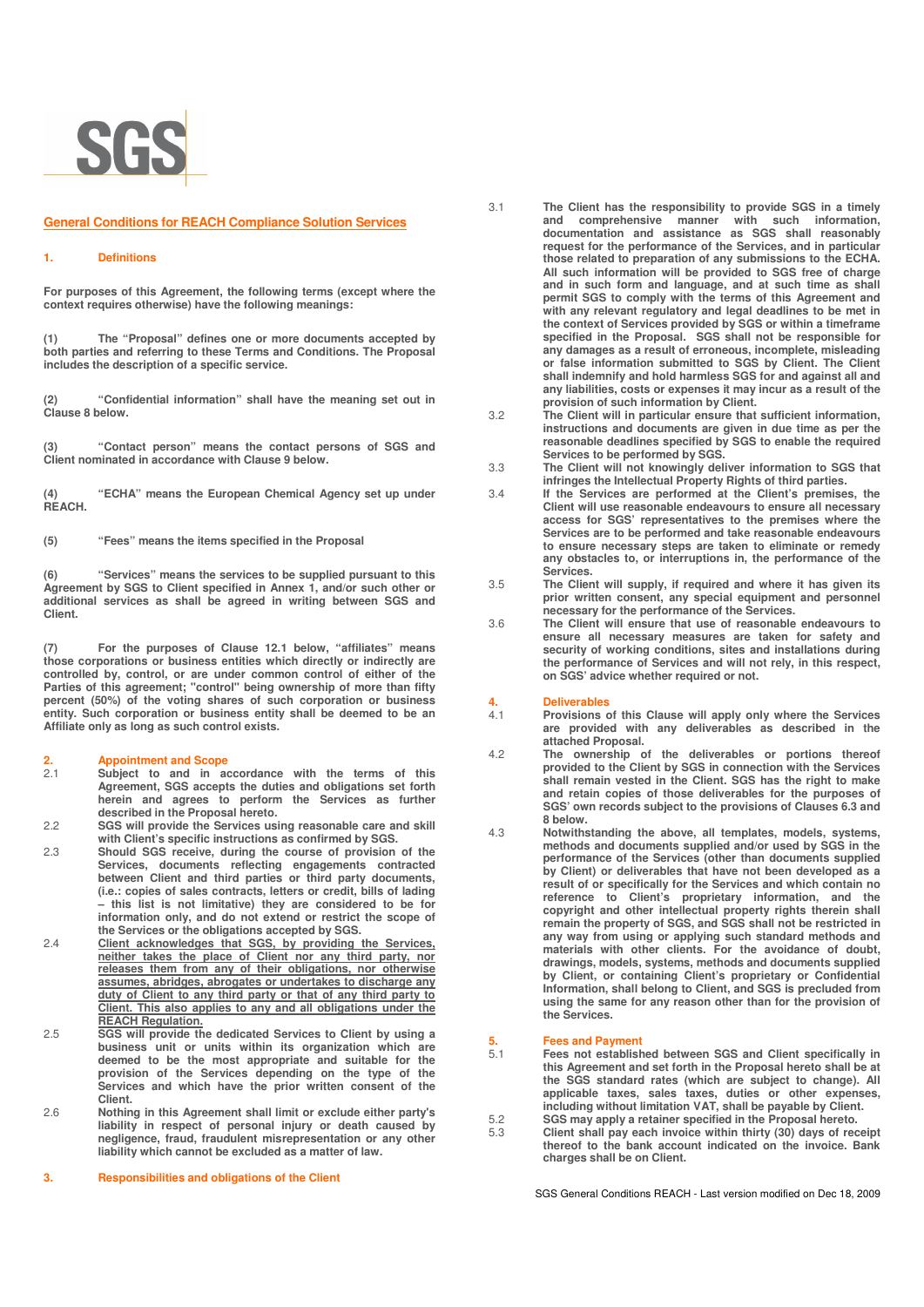- 5.4 **SGS reserves the right to charge Client interest in respect of late payment of any sums due under this Agreement at the rate of 2 per cent above the applicable base rate.**
- 5.5 **Client shall reimburse reasonable expenses and cost occurred to SGS which have been approved in advance in writing by the Client in the course of carrying out the Services in accordance with the Proposal.**
- 5.6 **All fees and charges payable to SGS shall be net of any and all taxes, including VAT, charged or which may be imposed in the future in relation to SGS' Services, directly in relation to the rendering of the Services, and Client agrees that it will be responsible for the payment of all such taxes.**
- 5.7 **Where SGS in involved in extra work and/or expense caused by Client's variations to the Services, or where any unforeseeable adverse circumstances outside SGS' control arise in the course of carrying out the Services, SGS shall inform Client, without delay, and shall be entitled, with the written prior agreement of Client to charge reasonable additional fees to cover extra time and cost necessarily incurred to complete the Services.**
- 5.8 **SGS may elect to bring action for the collection of unpaid fees in any court having competent jurisdiction.**
- 5.9 **In the event any unforeseen problems or expenses arise in the course of carrying out the Services, SGS shall inform Client and shall be entitled to charge additional fees which have been agreed in advance in writing with the Client to cover extra time and cost necessarily incurred to complete the Services.**
- 5.10 **If SGS is unable to perform all or part of the Services for any cause whatsoever outside its reasonable control including failure by Client to comply with any of its obligations provided for in Clause 3 above, SGS shall nevertheless be entitled to payment of (a) the amount of all non-refundable expenses incurred by SGS; and (b) a proportion of the agreed fee equal to the proportion of the Services actually carried out.**

### **6. Duration and Termination**

- 6.1 **This Agreement will come into effect on the date defined in the Proposal. In the event of the absence of a starting date in the Proposal, the contract will come into effect on the date the Services start being delivered or on the date both parties sign the Contract.**
- 6.2 **Either party may terminate the Agreement by giving one (1) month's notice without being liable for any compensation due to this termination except that the Client will pay SGS the fees due for the work carried out before the date defined in the notice and will settle all outstanding expenses at this date.**
- 6.3 **In the event of a fundamental breach by one Party, the other Party is entitled to terminate this Agreement immediately following the service of a written notice by registered letter (date of sending being considered as the effective date) to the Party in fundamental breach of the Agreement. Any breach of the following obligations shall be deemed a fundamental breach which shall entitle the respective other Party to terminate the Agreement:**
- **(a) Failure on the part of Client to make punctual payment of all sums due to SGS within 14 days of receipt by Client of a written notice specifying any sums outstanding to SGS .**
- **(b) Either Party committing a material breach of any term of this Agreement and which (in the case of a breach capable of being remedied) shall not have been remedied within 30 days of a written request to remedy the same.**
- **(c) Either Party is going into receivership, administration or liquidation or any event analogous to any of the foregoing under the laws of any competent jurisdiction.**
- 6.4 **Upon Termination, all fees then due and payable shall be paid to SGS in accordance with Clause 5 and the Proposal. Notwithstanding Termination, SGS may choose to complete and deliver any Service ordered prior to notice of Termination on giving written notice to Client and in such case Client shall be obliged to pay the fees for the same, even if delivery of the same (and payment respectively) cannot reasonably be performed prior to the effective date of Termination, in which case this Agreement or relevant parts thereof will continue in force until the Parties have fully discharged their obligations thereof.**

6.5 **Upon Termination, SGS shall be under an obligation to return to Client all documents and materials or any copies thereof, stipulated in Clause 4, provided that SGS shall have the right to retain one copy of the deliverables stipulated in Clause 4.2 for its records but shall not use or disclose the same without the prior written consent of the Client.** 

### **7. Limitation of Liability and Indemnification**

- 7.1 **Services provided by SGS are for the purpose of facilitating Client's compliance with the requirements under REACH. Such Services do not represent a guarantee by the Client of compliance with REACH obligations.**
- 7.2 **SGS undertakes to exercise due care and skill in the performance of its Services.**  7.3 **Neither party shall have liability to the other arising out of or**
- **in connection with this Agreement and its performance by reason of any representation or the breach of any express or implied condition, warranty or other term of any duty at common law or under any statute for any indirect, special or consequential loss of the Client (including loss of profits). In the event of a proven gross negligence by SGS, the total liability of SGS in respect of any act or omission referred to in this Agreement shall be limited to one time the amount of the fees paid to SGS under this Agreement (excluding VAT thereon).**
- 7.4 **SGS shall be discharged from all liability to the Client for all claims for loss, damage or expense unless suit is brought within one year after the date of termination of this Agreement, or within four (4) years after the date of the performance by SGS of the Services, whichever is the latest or in the event of any alleged non-performance six years by the date after such Services should have been completed.**
- 7.5 **SGS is neither an insurer nor a guarantor and disclaims all liability in such capacity. Should the Client desire a guarantee against loss or damage, it should obtain appropriate insurance.**
- 7.6 **The Client acknowledges that SGS does not, either by entering into this Agreement or by performing the Services, assume, abridge any duty of the Client to any other person or entity (both public and private) including the Client's potential obligations under REACH.**
- 7.7 **Each Party agrees to protect, defend, indemnify and hold the other and its officers, employees, agents or subcontractors harmless from and against any and all claims, liabilities, demands, penalties, forfeitures, suits, judgments and the associated costs and expenses (including attorney's fees), which the other may hereafter incur, become responsible for or pay out as a result of death or personal injury (including bodily injury) to any person, destruction or damage to any property caused by (a) its' breach of any term or provision of this Agreement, (b) its failure to comply with any regulatory provisions to which it is subject due to the nature of its business, (c) any negligent or wilful acts, errors or omissions by it, its employees, officers, agents, representatives or subcontractors in the performance of this Agreement; or (d) its products and/or services.**
- 7.8 **If either Party is prevented or delayed in the performance of any of its obligations under this agreement by 'force majeure' (any cause preventing either Party from performing all or any of its obligations, which arise from or is attributable to, events, beyond the reasonable control of the Party so prevented, including strikes, lock outs, other industrial disputes or other restraints or stoppages of labour, acts of god, war, riot, terrorism, civil commotion, malicious damage, compliance with any law or governmental order, rule or direction, , fire, flood, storm ), that Party shall forthwith serve notice in writing on the other Party specifying the nature and extent of the circumstances giving rise to force majeure, and shall, subject to service of such notice, have no liability in respect of the performance of such of its obligations as are prevented by the force majeure events during the continuation of such events, and for such time after they cease as is necessary for that Party, using all reasonable endeavours, to recommence its affected operations in order for it to perform its obligations.**

### **8. Confidentiality**<br> **8.1 As used berei**

As used herein, "Confidential Information" shall include any **and all oral and written information provided to SGS by the Client (the "Client Information") as well as the financial terms set forth herein (the "SGS Information"), provided, however, that Confidential Information shall not include any information** 

SGS General Conditions REACH - Last version modified on Dec 18, 2009